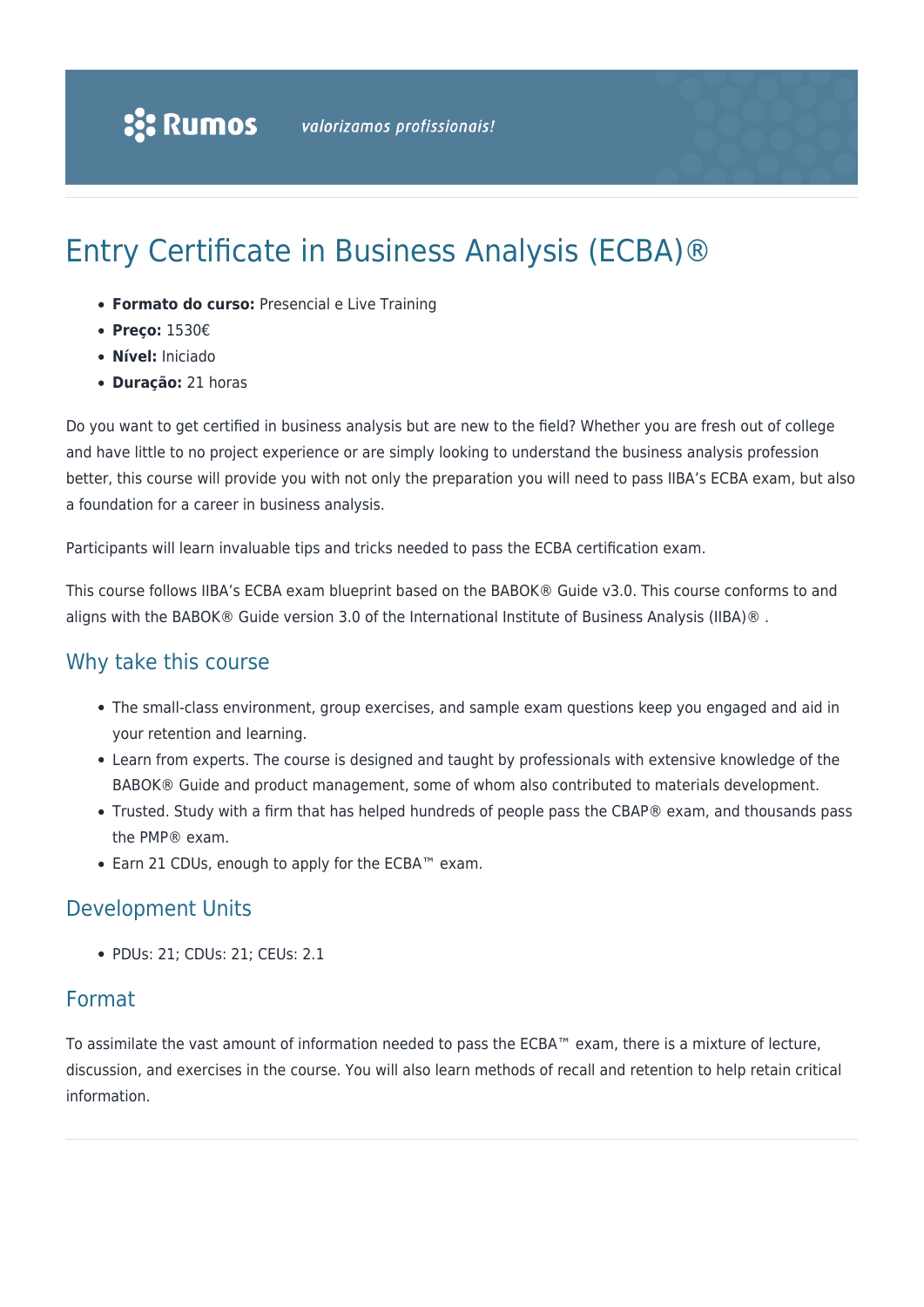## Destinatários

People wanting to move into a BA role who have had little to no training in Business Analysis. Anyone who is seeking a career in Business Analysis or desires to have a better understanding of business analysis and the role of a business analyst.

## Pré-requisitos

### **For the Exam:**

- Complete the ECBA™ application after the completion of this course.
- For maximum preparation value, students should be prepared to take the exam within 3 months of taking the course.
- Good Knowlegde of English Language

## Programa

### **Welcome & Student Introductions**

#### **ECBA Exam Information & Tips**

- Completing the application
- Exam information
- Studying for the exam
- ECBA prep resources

#### **An Introduction to Business Analysis and the BA Profession**

- Business analysis and the business analyst
- Career path of a business analyst
- IIBA & BABOK® Guide overview
- An overview of the BABOK® Guide structure
- An overview of the BABOK® Guide knowledge areas & focus areas

#### **Key Business Analysis Concepts**

- A review of key themes in the BABOK® Guide
- An understanding of the Business Analysis Core Concept ModelTM
- A review of key terms in the BABOK® Guide
- Classification of requirements
- A review of key stakeholders found in the BABOK® Guide

#### **Underlying Competencies: Business Analysis Competencies for Success**

Analytical thinking and problem solving skills